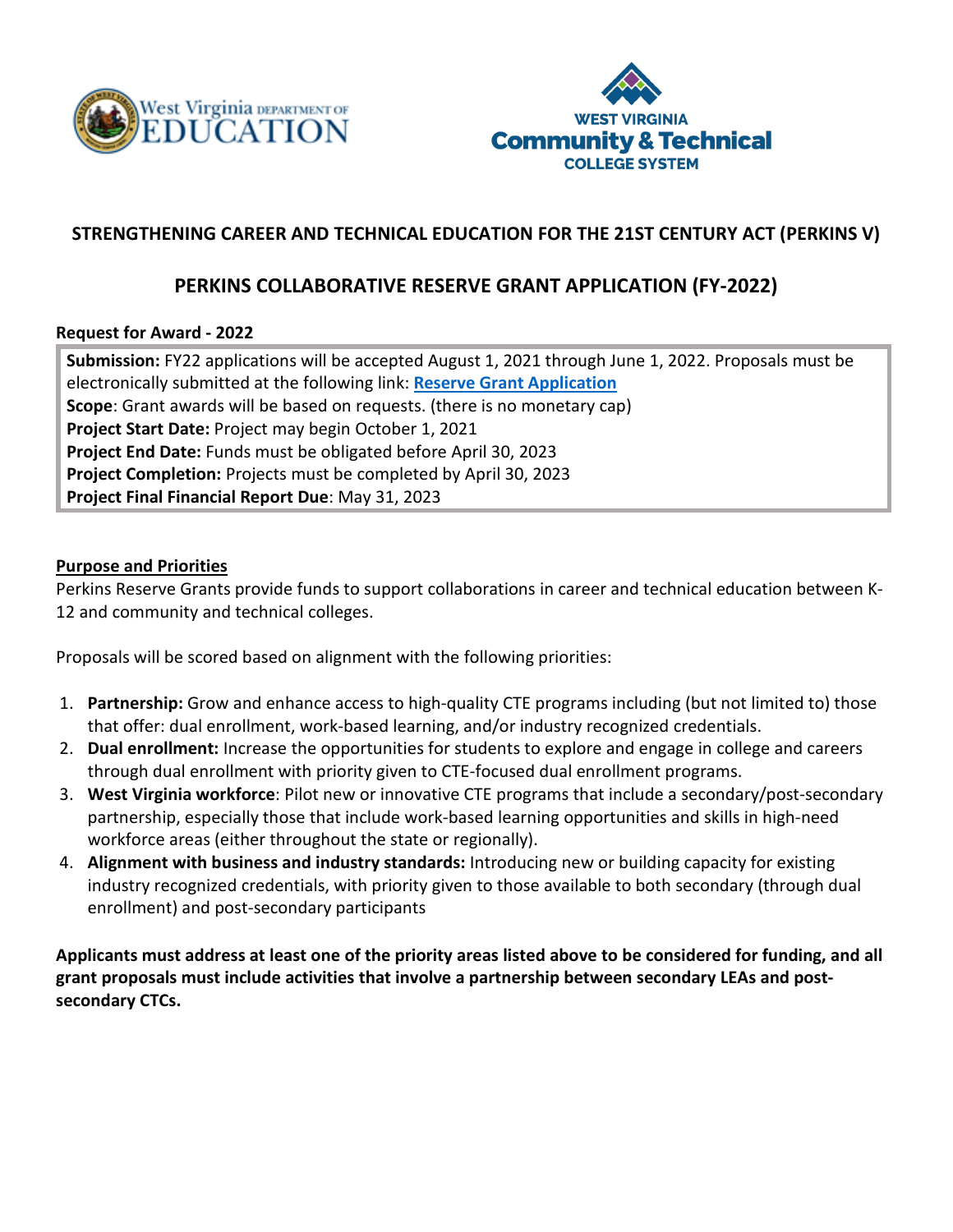



# **Eligibility**

Grant awards are available through an annual application process. The number of grants awarded and the level at which they are funded will be determined by the number of applicants and the availability of funds.

All grant proposals must include activities that involve a partnership between secondary and post-secondary educational institutions. Applications must also address one of the priority areas.

## **Contact**

Post-Secondary: Rick Goff a[t goff@wvctcs.org,](mailto:goff@wvctcs.org) Phone: 304-419-4121 Secondary: Tara Combs at [tcombs@k12.wv.us,](mailto:tcombs@k12.wv.us) Phone: 304-558-2389

#### **Use of Funds**

These funds must follow the basic costs principles 2 CFR 200 and be within the scope of the project outcomes and activities. Costs must be necessary and reasonable to complete the project; documentation must be available to support each expenditure. A final financial report must be submitted at the end of the grant project

#### **Application Deadline and Award Process:**

FY22 applications will be accepted August 1, 2021 through June 1, 2022. Proposals must be electronically submitted at the following link: **[Reserve Grant Application](https://forms.office.com/Pages/ResponsePage.aspx?id=S7AZ4AwzekaLrgn7FzdNavKAeaKaZOdAj_5lNh7IayFUN0JPNjZBWVFHQ1pVS1pDRktUTEpSQlhEMy4u)**

Projects may begin October 1, 2021. Projects must be completed by April 30, 2023. The community and technical college will be the fiscal agent and receive the grant award. The fiscal agent is responsible for ensuring expenditures are in compliance with federal funding laws.

Perkins Reserve Grants will be awarded through a competitive process. All proposals will be read and judged by a review committee consisting of members from the West Virginia Department of Education and Community and Technical Colleges. The review committee will determine award recipients based on the grant priorities and criteria using a scoring rubric. Both successful and unsuccessful applicants will be notified upon determination by the review committee. Award decisions made by the committee are final.

## **Application Deadline and Award Process:**

The review committee will evaluate each submitted application using the Perkins Collaborative Reserve Grant Application scoring rubric.